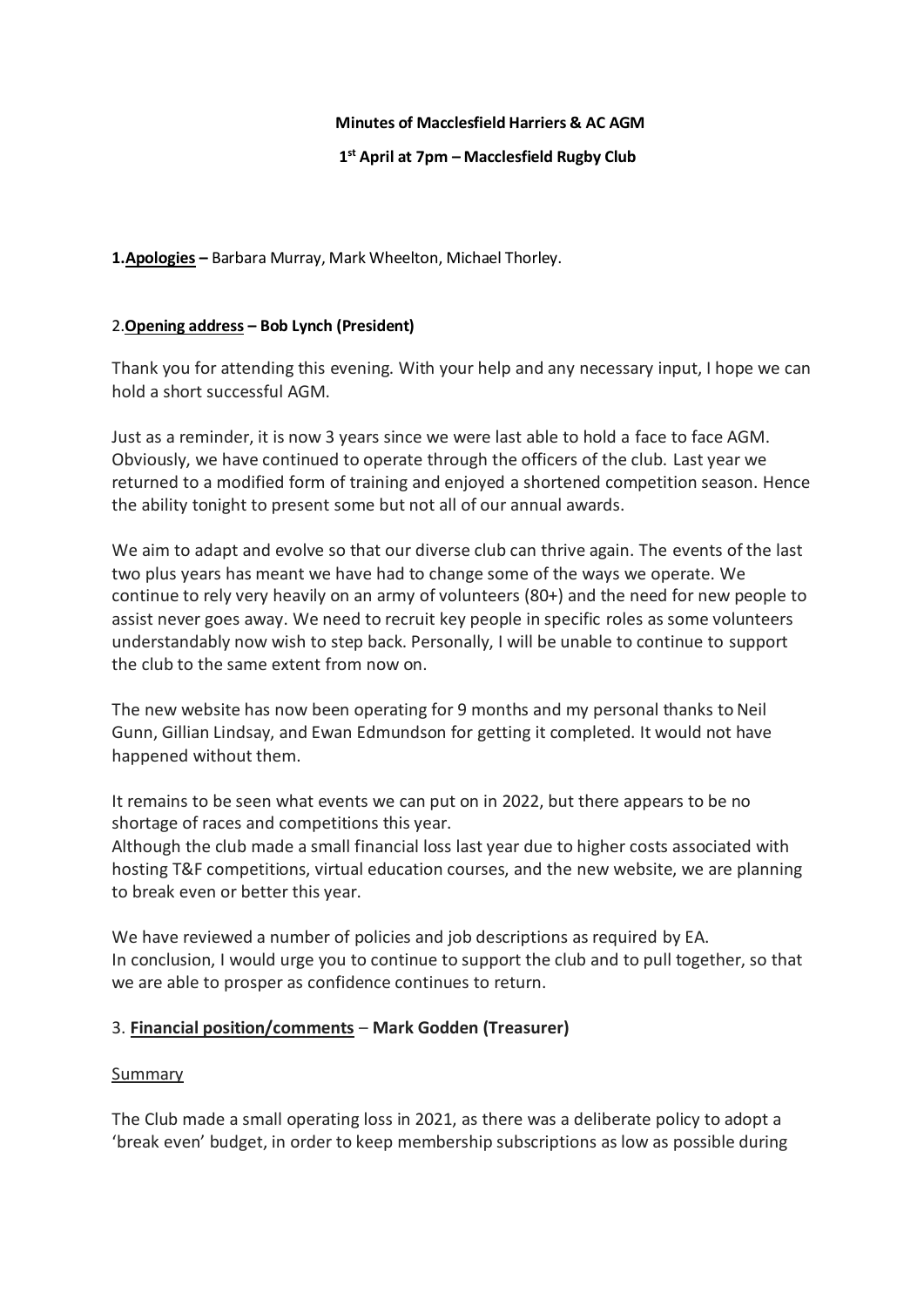the pandemic. However, our financial position remains strong; the club has net assets of £88k.

- Turnover remains 30% below pre-pandemic levels
- No club events (races, AGM etc), took place
- Completion of the club website upgrade

## Membership

As at 31 December 2021 the club membership was (2020 figures in brackets):

| Senior members affiliated to EA:            | 319 (279) |
|---------------------------------------------|-----------|
| Senior/social members not affiliated to EA: | 145 (143) |
| Senior Life members:                        | 40 (40)   |
| Junior members (all affiliated to EA):      | 183 (195) |
| Total membership:                           | 687 (660) |

## Points of detail

- Total club gross assets of £88.3k, including £81.8k cash and £6.5k physical assets
- Coaching costs (£1.6k), increased slightly in 2021, but were well below normal annual levels, due to the pandemic.
- Track & Field events took place during the summer; however numbers of entries remained below pre-pandemic levels.
- Macc Runfest, 'Not Langley Not 7', Forest 5 and 'Terry's High 5', did not take place in 2021. These events may take place in 2022.
- No trophies or prizes were awarded and no AGM was held in 2021.

# 4. **Macclesfield Athletics Development Fund (MADF)** – **Simon Frith on behalf of Barbara Murray ( Track & Field Manager)**

The Macclesfield Athletics Development Fund (MADF) is a registered charity, separate from the Harriers, which supports the development of athletics for all the people of Macclesfield and the surrounding area regardless of age, ability, experience, club affiliation or not.

At the last (pre-pandemic) AGM in 2019, we gave an update that in August of 2019, we were expecting work to start on construction of an Indoor Athletics Facility adjacent to the track as the Council had confirmed a budget of £600K for this work. Alongside this funding, MADF would contribute £100K to add to the specification of the facility. However, for a variety of reasons, the Council budget was overspent on other aspects of the upgrade of the leisure centre, such that we understand they only have around £120K remaining of the £600K allocated. The MADF fund of £100K remains intact. It has to be said that after many, many years of trying, it looks increasingly unlikely that our aims of a full indoor athletics facility, will be realised in the near future without a significant change in the Council and ESARs approach. This leaves us with the task of considering what would be the best use of the £100K raised by MHAC and the Community. We must bear in mind that the Charitable fund must benefit athletics for all in the community, therefore the ideal would be to support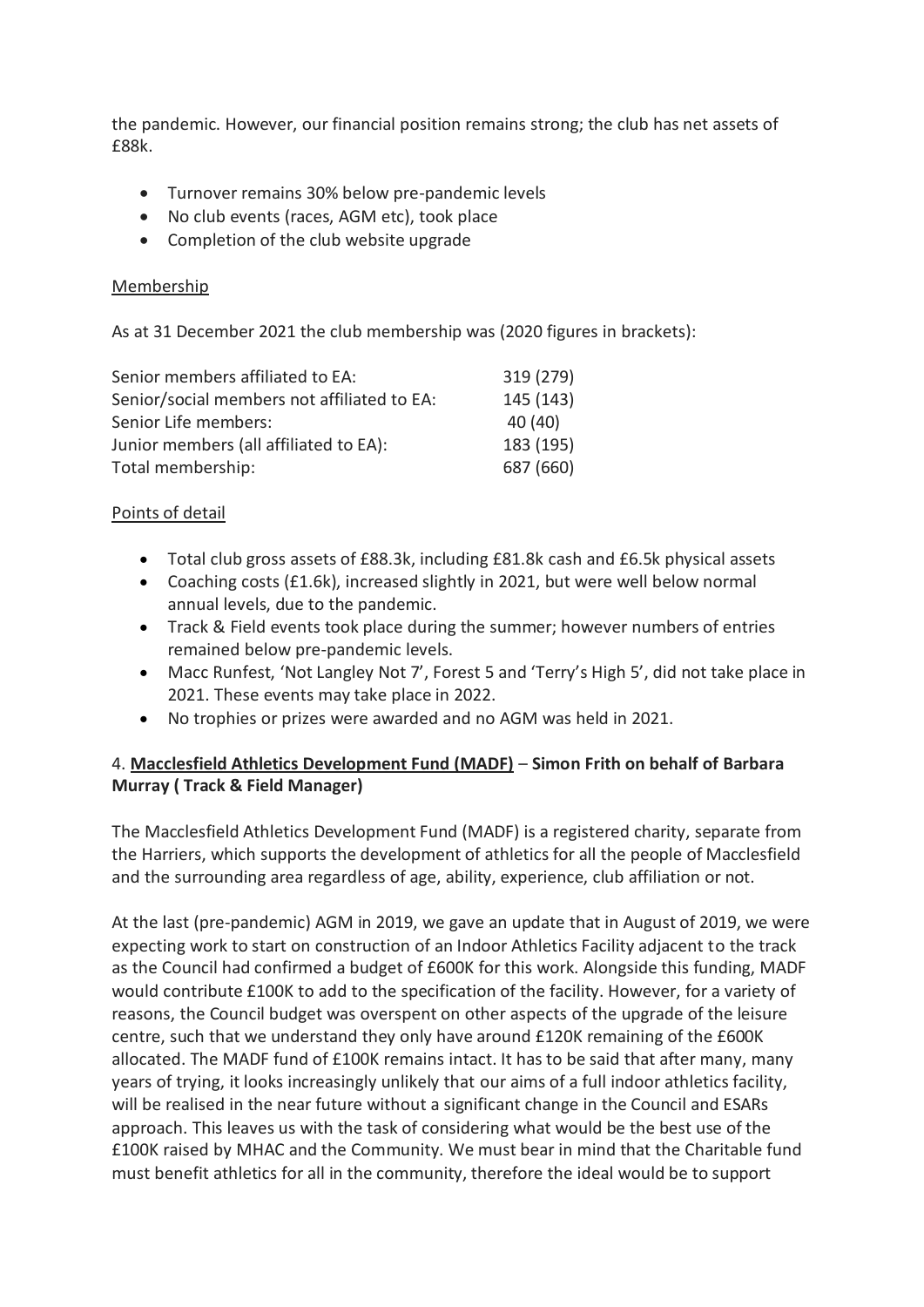development of the facility - whether that be through renewing the equipment, such as the hurdles which are now well over 20 years old and due for replacement, looking at establishing photo finish equipment and other equipment which would be used by all groups using the track.

Kevin Ranshaw recently stepped down as MADF Treasurer when he moved away from the area, therefore we are looking to recruit a new treasurer - this is quite a straightforward role, requiring just a few hours per year. In

addition, we would like to recruit a new trustee with time and enthusiasm will help to move things forward. If you are interested in either of these roles, please speak with Bob, Simon or Barbara.

We would also like to hear your ideas of how to progress with the Development Fund - eg keep it active and keep pushing for an Indoor Facility or look at best use of the fund if there is no possibility of building an indoor facility. We offer our heartfelt thanks to all Macclesfield Harriers and members of the public who have raised funds for MADF over the years, and assure them the funds will be used for the development of athletics in the Macclesfield Area.

## 5. **Election of Officers and vacant positions**.

Thanks were given to Lynne Graves (Secretary) and Rob Hasler ( Men's Cross Country Manager ) , as both stepped down from their positions.

All existing officers were re-elected and Kim Eastham was elected Secretary.

Positions vacant:

- Chairperson
- Welfare Officer
- Publicity Officer
- Men's Cross Country Manager
- Track & Field Manager (Barbara Murray standing down at the end of 2022)

There are summary role profiles available for each of the above vacancies. Please contact Kim Eastham [\(Secretary@macclesfield-harriers.co.uk](mailto:Secretary@macclesfield-harriers.co.uk)) if you would like to discuss any position or receive any further information.

## 6. **AOB**

a) The club awards & achievements were announced by each of the section heads. A full list of the recipients can be found on the club website.

b) Since our last AGM was held (2019), four very dear club members have passed away. Barry Blyth, Fred Lawton, Jenny Brammer and Sarah Stockman. We remember all of them as friends and with great fondness.